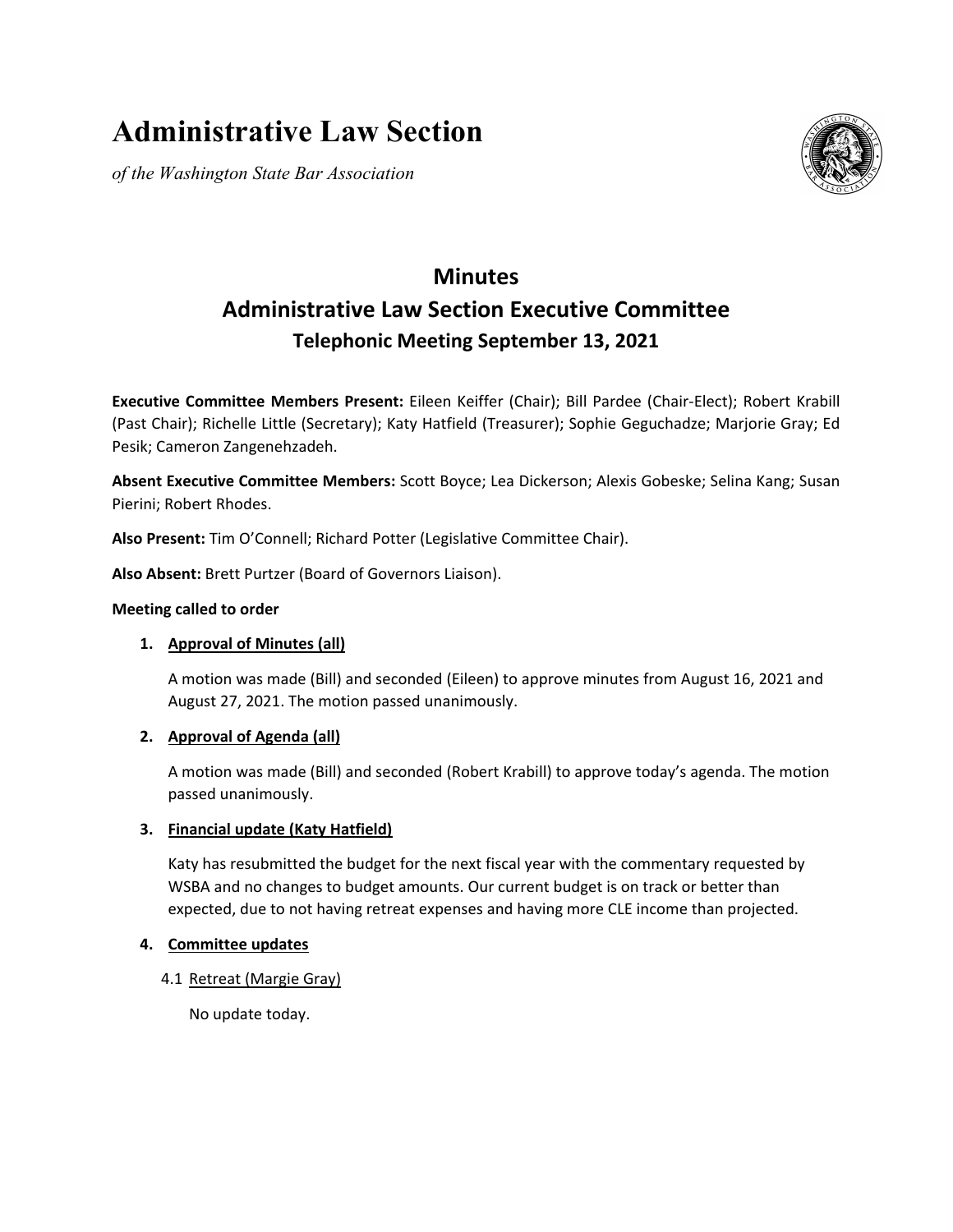#### 4.2 Legislative (Richard Potter)

Richard provided an update.

None of the legislative committees that handle bills of interest to the Section have any relevant meetings scheduled.

The Joint Administrative Rules Review Committee has a meeting scheduled for Sept 20 to consider "committee recommendations on proposed statutory changes to JARRC procedures and review," but those recommendations were not posted yet. Richard will check the committee's website again in a few days.

Richard became aware of one Public Records Act related bill passed in the 2021 session that WSBA did not refer to us. HB 1108 concerns a program in which lenders notify the Dept of Commerce of residential property foreclosures. The bill added a new section to the PRA – RCW 42.56.680 -- that exempts this information from disclosure. Richard offered to write brief report on this for the next newsletter.

After the Aug 27 special meeting, per WSBA's sections comment policy, Richard informed WSBA's legislative affairs manager, Sanjay Walvekar, of the Section's desire to submit written comments to the Board of Registration for Professional Engineers and Land Surveyors, including a draft of the proposed comments. Sanjay said to go ahead and submit the comments to the agency. Per the Exec Committee's August 27 authorization, Richard and John Gray submitted the comments on the Section's behalf. They plan to participate in the online hearing on Sept 16.

# 4.3 Publications & Practice Manual (Richelle Little, Selina Kang)

Richelle provided an update. We may not have an update to the Administrative Law Practice Manual this year, but will work with Lexis to do a 2022 update. The committee plans to meet this month.

# 4.4 CLE (Bill Pardee)

Bill will present on various tax appeal procedures for property and excise taxes in October, tentative date is 10/25/21.

#### 4.5 Diversity and Outreach (Alexis Gobeske/Robert Rhodes)

Eileen provided an update based on information Alexis provided by email. The dates for the program have been amended, and the plan is for the program to start in January and run for the calendar year.

#### 4.6 Homan Award (Lea Anne Dickerson)

No update today.